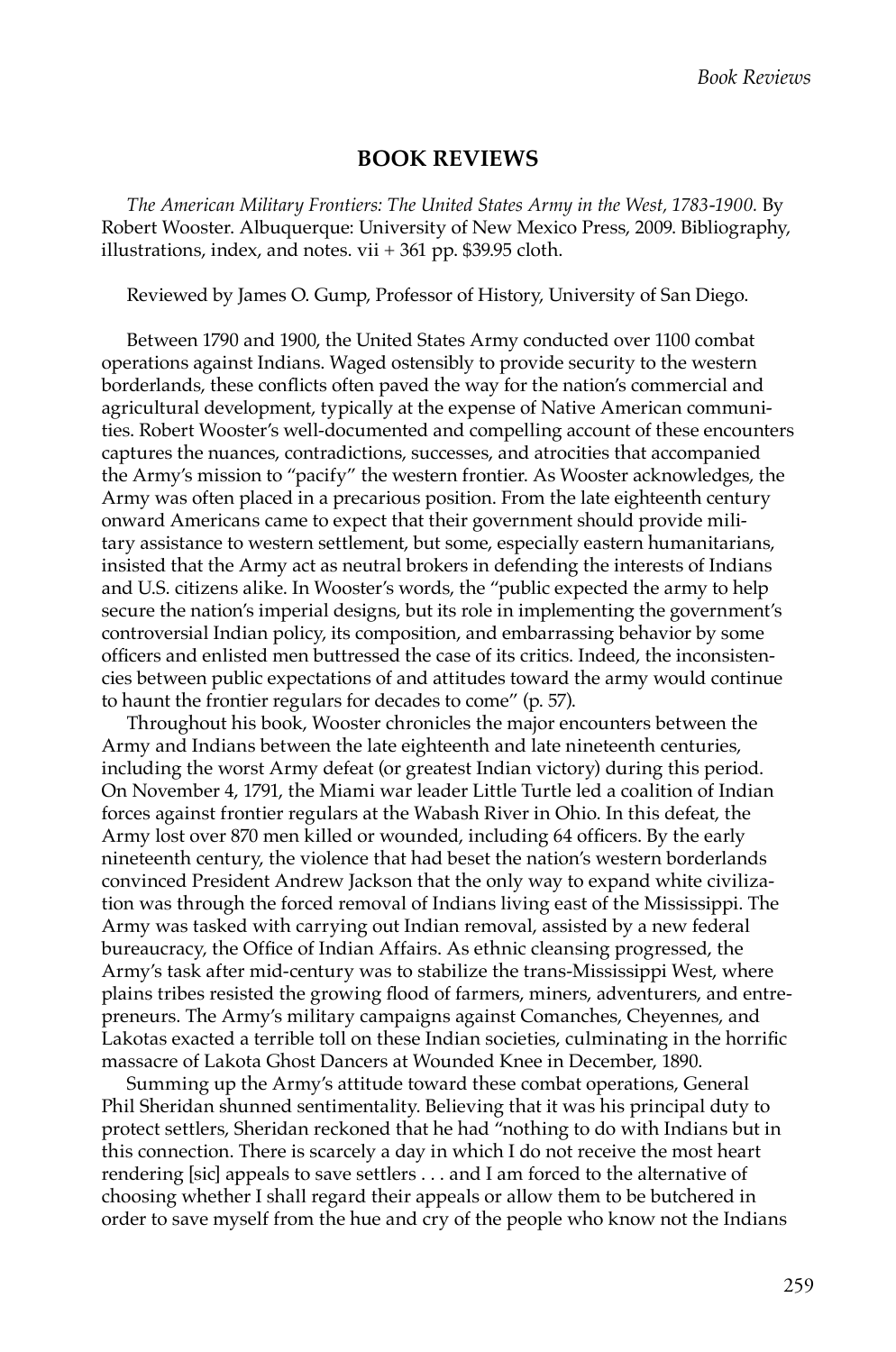and whose families have not the fear . . . of being ravished and scalped by them" (p. 273). Sheridan's views were not shared by everyone in the Army. Other officers expressed considerable ambivalence about their role in the ethnic cleansing of the West, and directed their ire at those they were ordered to protect. The words of Captain Thomas Sweeney capture this sentiment: "[all of the Indian wars] with very few exceptions, are brought on either by our frontier settlers or the traders in Indian Country, who as a class, are an unmitigated set of scoundrels" (p. 122). The strength of Wooster's book lies in its ability to reveal both the aggressively racialist attitudes of figures like Sheridan and the complex realities of Indian warfare embodied in Sweeney's assessment.

*Fiasco: George Clinton Gardner's Correspondence from the U.S.-Mexico Boundary Survey, 1849 – 1854.* Edited by David J. Weber and Jane Lenz Elder. Dallas: Southern Methodist University Press; William P. Clements Center for Southwest Studies; DeGolyer Library Series, 2010. Illustrations. xliv + 381 pp. \$50.00 cloth.

Reviewed by Robert M. Senkewicz, Professor of History, Santa Clara University.

George Clinton Gardner was a member of the U.S. Boundary Commission and served on that body for approximately five years. Through most of that time, was an assistant to Major William H. Emory, the commission's highest ranking military officer. Gardner proved to be a fairly prolific correspondent and many of his letters to family and friends on the East Coast have been preserved. In this volume, the late David J. Weber and Jane Lenz Elder of Southern Methodist University brought together and published 185 letters from their university's DeGolyer Library (the home of most of Gardner's correspondence) and a number of other repositories. These documents offer a unique first-hand account of the work of the Boundary Commission.

The correspondence is arranged chronologically. It begins with Emory's February 13, 1849 letter of appointment to Gardner, and it then recounts Gardner's journeys through New Orleans and Panama before he reached San Diego. The correspondence details the commission's work in California between San Diego Bay and the Gila River, and then from Frontera, Texas down the Río Grande to its mouth, where Gardner constructed an observatory designed to contain a "Zenith Telescope and a large transit instrument" (p. 267). We also learn, for instance, that "Camp Riley" on the southern end of San Diego Bay actually consisted of three separate camps which formed a triangle about a mile distant from each other.

Gardner's letters offer a view of the commission's work from the ground up. During the early days of his work, when the commission was chronically short of funds, he spent some time clerking for an army officer in San Diego. He offered a rich description of the social life in the Mexican pueblo as it was becoming an American town. These letters are some of the most interesting in the collection. Gardner reacted to the area and its Mexican population in the contradictory ways in which many young American arrivals did. He was enchanted by the scenery and some of the local people – especially the Mexican women – and their customs. But he was also rather disdainful of the larger culture in which those people and their customs were embedded.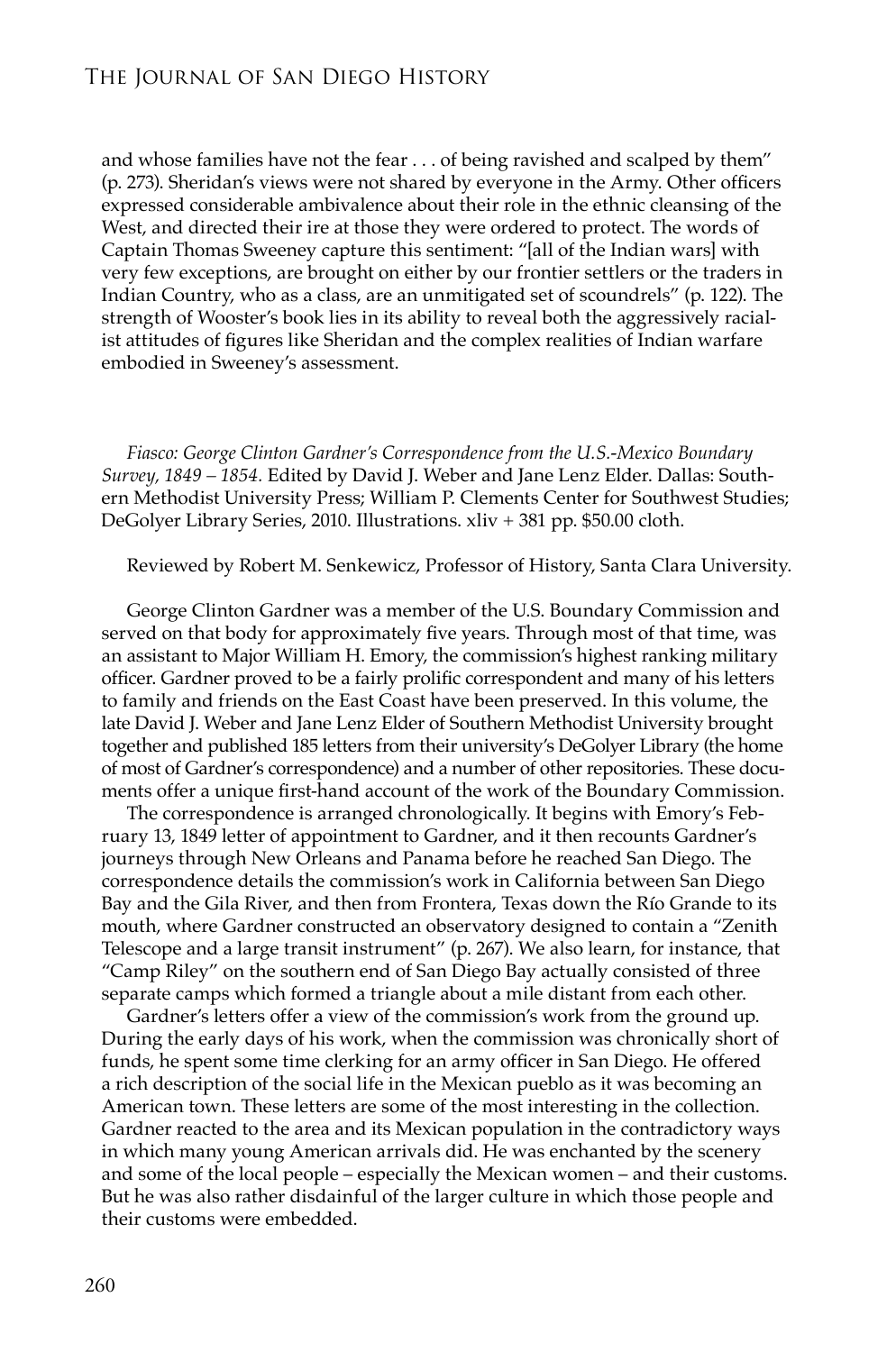Gardner was less enthralled by the Texas frontier. He stated that the Río Grande was little more than a "creek" and that Eagle Pass was "the dullest place." But overall, his letters offer many details about life in the Southwest. They demonstrate how difficult it was for a Protestant Yankee to understand the land and the people who had just been added to his country.

This volume is wonderfully edited and presented. Weber and Elder divide the correspondence into nine sections, and they begin each section with an introduction that enables the reader to understand the larger context in which Gardner was working. The hundreds of footnotes which accompany the letters themselves are marvels of erudition. They contain imaginative and concise essays on a variety of topics, such as how the mail was delivered from the East Coast to El Paso in the 1850s. This volume is a model of how primary sources ought to be published, and it belongs in the library of anyone interested in the history of the American Southwest.

This book was one of David Weber's final scholarly projects. It is fitting that it dealt with the border between the United States and Mexico, for Weber was the prime agent in the revival of borderland studies over the past four decades. It is also fitting that the borderlands journey which this correspondence recounts began at San Diego, for, as many readers of this journal no doubt remember, Weber taught for many years at San Diego State University before moving to SMU. This superb volume reminds us all how much we have lost with his passing.

*Race, Place, and Reform in Mexican Los Angeles: A Transnational Perspective, 1890- 1940.* By Stephanie Lewthwaite. Tucson, AZ: University of Arizona Press, 2009. Bibliography, illustrations, index, and notes. xii + 298 pp. \$50.00 cloth.

Reviewed by Kevin Allen Leonard, Professor of History, Western Washington University.

The growth of the Mexican community in Los Angeles before World War II attracted the attention of many settlement house workers, educators, and public officials. Several historians have analyzed the words and actions of these reformers. Most notable among these studies are George J. Sánchez, *Becoming Mexican American: Ethnicity, Culture, and Identity in Chicano Los Angeles, 1900-1945* (1993), William Deverell, *Whitewashed Adobe: The Rise of Los Angeles and the Remaking of Its Mexican Past* (2004), and Natalia Molina, *Fit to Be Citizens? Public Health and Race in Los Angeles, 1879-1939* (2006). In her fascinating book, Stephanie Lewthwaite asks readers to reconsider some of what they have learned from these scholars.

Lewthwaite challenges previous interpretations in two ways. She argues that the reform movement in Los Angeles was transnational. Many reformers traveled in Mexico, and their perceptions of Mexican immigrants reflected their experiences in Mexican cities and villages. In addition, Mexican intellectuals and political leaders were engaged in efforts to remake their nation and its people, and some of their ideas and actions influenced the beliefs of educators, social workers, and officials in Southern California. Lewthwaite also insists that scholars need to look beyond central city and East Los Angeles neighborhoods to understand how the "urbansuburban-rural nexus of Greater Los Angeles shaped reform" (p. 6).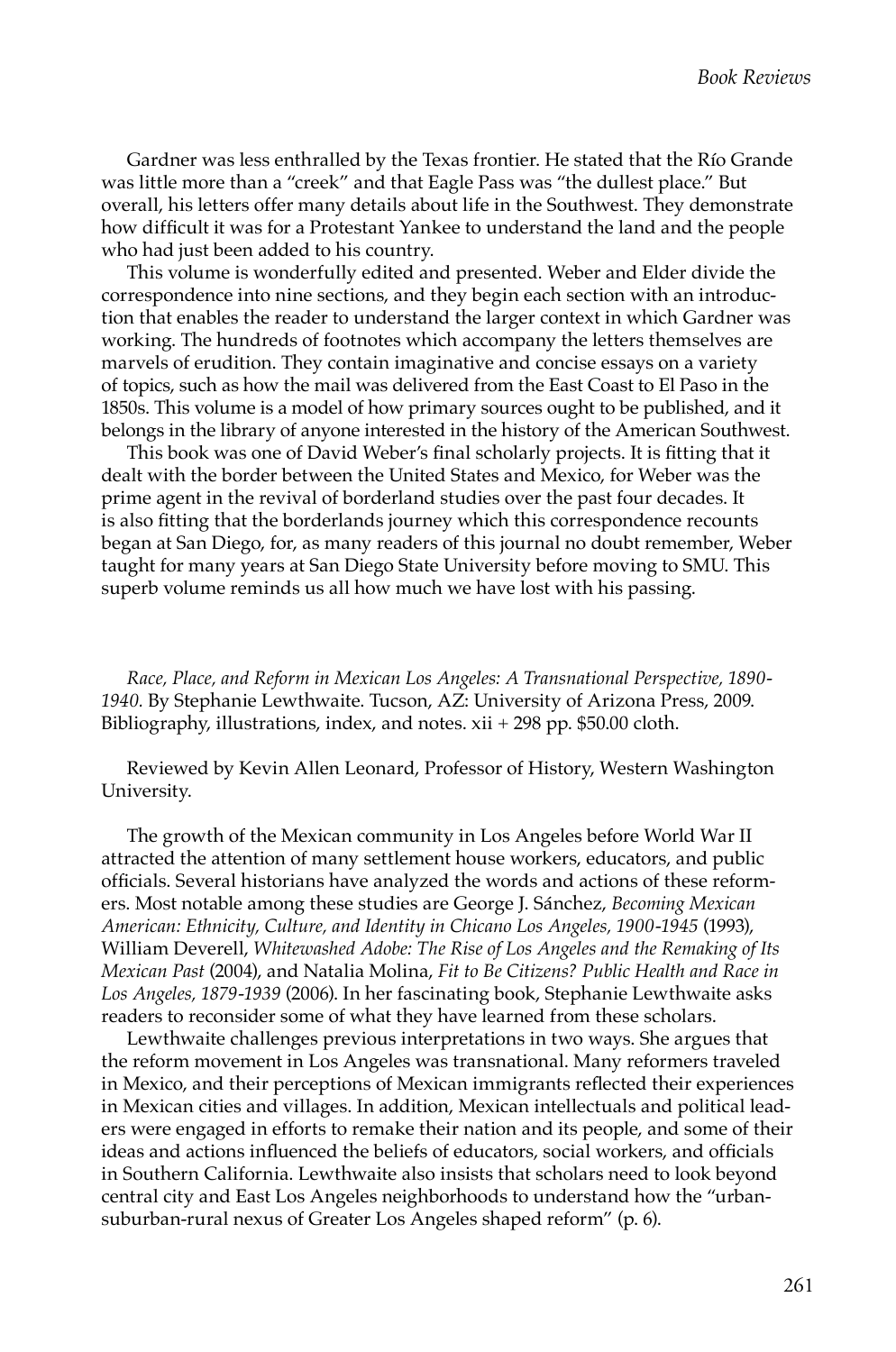## The Journal of San Diego History

Much of the book focuses on reformers' concerns about the housing in which Mexican immigrants lived. The first slum eradication campaign focused on the "house court," which reformers depicted as uniquely Mexican. Lewthwaite argues that the demolition of substandard housing encouraged segregation, because replacement housing was built on the city's suburban fringe.

Lewthwaite directly engages the work of Deverell and Molina in her examination of the plague outbreak of 1924-1925. She points out that these scholars did not notice that officials' response to the plague focused as much on suburban areas as on the central city. She contrasts earlier reformers' photographs of Mexican districts with California State Board of Health photographs from the plague outbreak. Unlike the earlier photographs, which depicted reformers and Mexicans, the Board of Health photographs pictured vacant homes and the burning of the "Mexican Village" in Vernon. Lewthwaite argues that these photographs and a "transnational discourse on public hygiene" justified the "exclusion of the poor, the rural, and the racialized in 1920s Los Angeles" (p. 129).

After World War I, reformers' concern about the state of the housing in which Mexicans lived shifted from the "house court" to "the typical Mexican shack" (p. 139). Some employers, such as the Pacific Electric Railway, responded to the worries of reformers by building "model colonies." The cooperation between reformers and employers, however, disintegrated as the campaign for immigration restriction intensified in the 1920s. Many reformers sided with restrictionists, while employers sought to preserve access to low-wage laborers. Reformers in the 1930s worked to replace "slums" with public housing. In analyzing photographs from the public housing campaign, Lewthwaite shows that many of these pictures contradicted the statements of housing reformers. Instead of showing dilapidated houses and squalor, many photographs captured scenes of orderly rooms and cohesive families.

Other chapters explore different dimensions of a broad "Americanization" campaign. Lewthwaite argues that this contradictory campaign was influenced by intellectual currents in revolutionary Mexico, especially efforts to incorporate rural Indians into the modern nation by emphasizing the country's indigenous heritage. Educational reformers in Los Angeles insisted that Mexicans' Indian heritage made them inherently artistic and that their artistic abilities needed to be developed in schools that specialized in "manual arts" or vocational training. These beliefs reinforced school segregation. As late as the 1940s, reformers associated with the Good Neighbor Policy stated that they wanted to preserve "Mexican traditions, culture, habits and modes of life, and the particular abilities of Mexicans" (p. 221). In the 1930s and 1940s, reformers' actions fueled activism among Mexican Americans, many of whom expressed pride in their heritage and fought against discrimination by joining the Mexican American Movement (MAM) and El Congreso del Pueblo de Habla Español, the Congress of Spanish-Speaking Peoples Congress.

Lewthwaite's interpretation is generally persuasive. However, the book occasionally loses sight of the "transnational perspective," most notably in the discussion of public housing and of the "urban-suburban-rural nexus of Greater Los Angeles." The use of Spanish-language sources might have strengthened Lewthwaite's arguments about transnationalism and Mexican Americans' responses to the reform campaigns. Still, this book represents a significant contribution to the historical literature dealing with race and reform in the early twentieth century.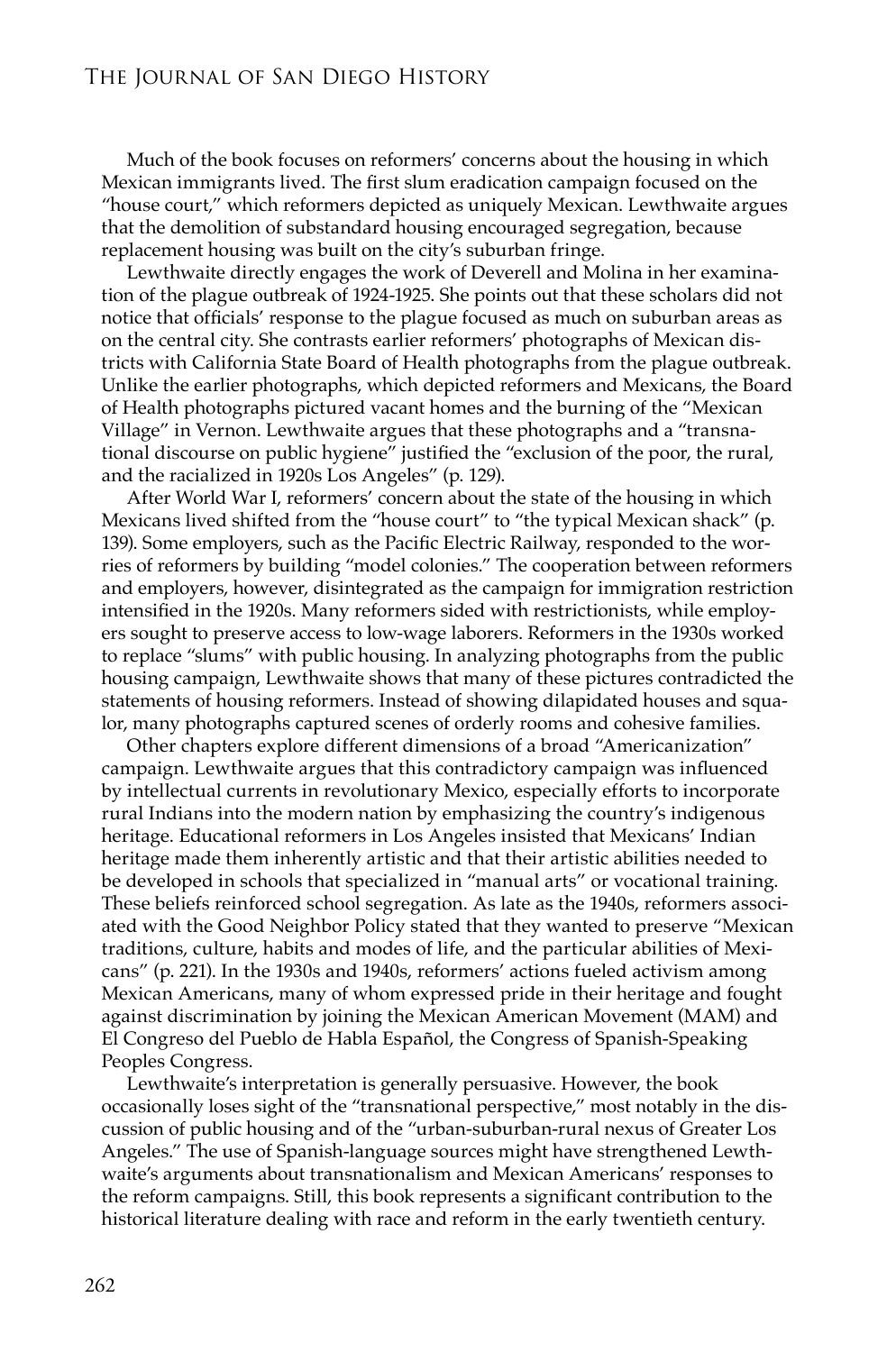*Satan's Playground: Mobsters and Movie Stars at America's Greatest Gaming Resort.*  By Paul J. Vanderwood. Durham, NC: Duke University Press, 2010. Bibliography, 82 black and white illustrations, index, and notes. xii + 389 pp. \$24.95 paper.

Reviewed by Charles W. Hughes, Public Historian/Archivist, Oceanside, CA.

Performing original research and writing about the history of the California-Mexico border region is a challenging task. Historical resources are widely scattered in numerous public institutions and private collections across the United States and Mexico. Paul Vanderwood has met this challenge and produced a groundbreaking history of Tijuana's Agua Caliente resort and casino based on research conducted in more than thirty institutions and collections between the two countries. *Satan's Playground: Mobsters and Movie Stars at America's Greatest Gaming Resort* is destined to become the standard history for generations to come of this world-renowned gaming resort of the Prohibition Era.

As the author explains in the acknowledgement, none of the business records for the Agua Caliente resort, casino, or race track have survived. The major participants, Wirt Bowman, James Crofton, Baron Long, and Governor Abelardo Rodriguez – known collectively as the Border Barons – had no intention of preserving records of their business affairs. The author had "to stitch" the history of the resort together using newspaper and magazine articles, local and national government archives, and manuscript collections held by universities and local historical societies. Vanderwood combined these materials with the reminiscences and private papers of individuals who experienced the events first-hand or learned about them from others.

The narrative begins with the robbery at the dike in May 1929: two small-time bootleggers robbed the money car transporting the week-end receipts from Agua Caliente to the bank in San Diego. During the attack the two occupants of the car were killed in a gun fight with the assailants. It was the first known incident where the Thompson sub-machine gun was used in the commission of a crime in San Diego, and many in the community feared that the mob violence so prevalent in eastern cities had finally reached the West Coast.

The resort and casino had opened the previous June, attracting thousands of guests, including Hollywood starlets, movie moguls, mobsters, sports personalities, politicians, and other wealthy patrons. But mostly it drew ordinary folks looking to mingle with the rich and famous, enjoy a drink, and try their luck at the gaming tables and slot machines.

Since the turn-of-the-century Tijuana had prospered as a destination for vice tourism after California reformers succeeded in outlawing games of chance, horse racing, prize fights, and prostitution. Many of the Americans involved in these activities simply migrated south across the border and re-opened for business. The beginning of national prohibition in 1920 only enhanced the prosperity of the Tijuana community.

The Border Barons, having the right political connections and willingness to pay the necessary licenses, taxes, and fees (bribes/*Mordidas*), came to dominate the business affairs of the community. The Barons achieved their greatest success with the construction of the Agua Caliente resort, casino, and race track. During their first year of operation their income was estimated at over five million dollars.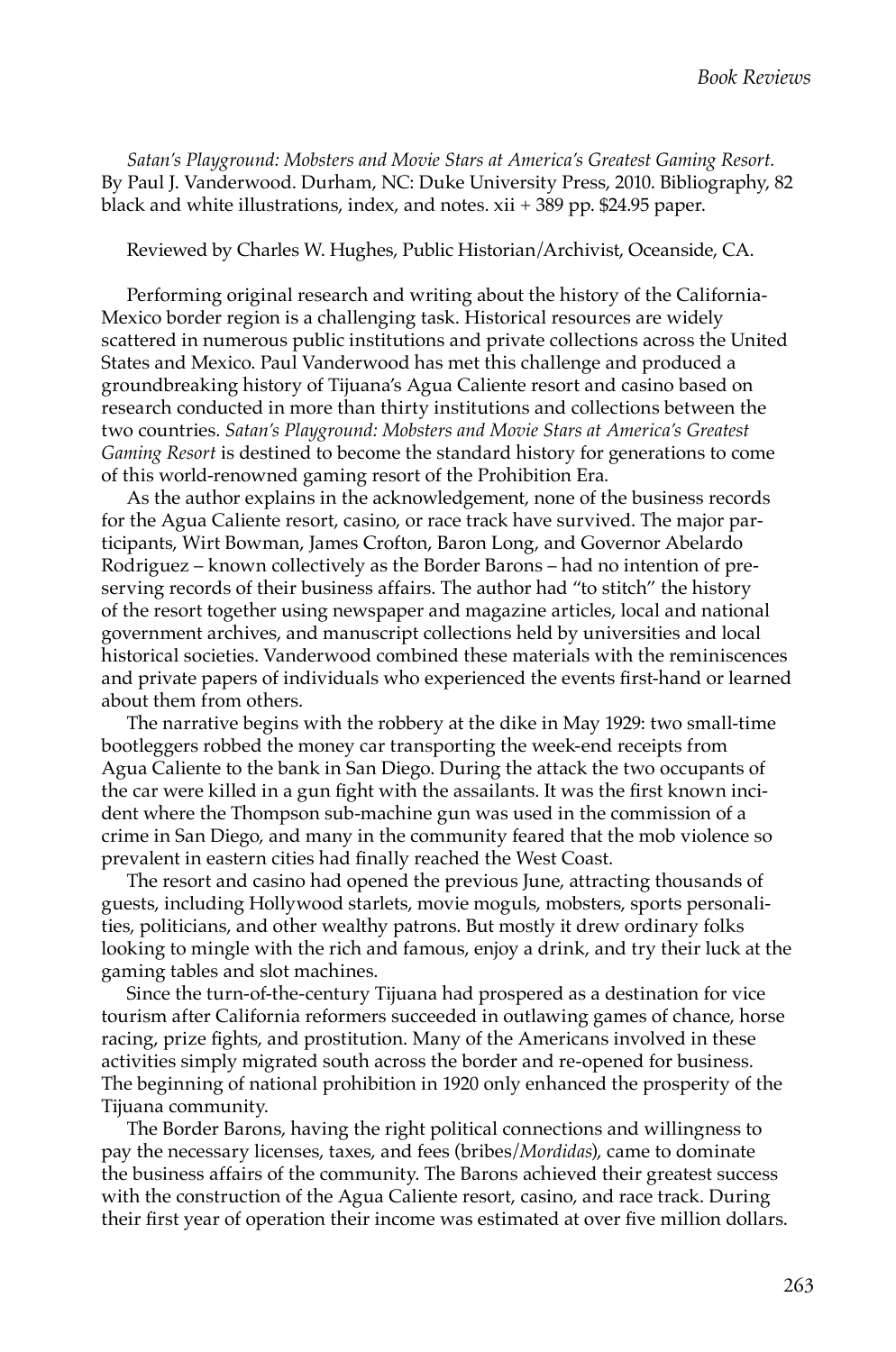Annual visitors at the border totaled over eleven million people crossing at Tijuana and Calexico, or about 30,000 tourists a day passing through customs (pp. 222-3).

Vanderwood does a laudable job chronicling the events and issues associated with the seven tumultuous years the Agua Caliente gaming resort was allowed to operate. His lively writing style presents an engaging account of the San Diego/ Tijuana region in the years leading up to the Great Depression. He offers ample evidence of widespread public corruption on both sides of the border caused by the excesses of prohibition reforms, and he traces the impact of local and national politics on the ultimate decline of the resort. Moral reforms and presidential politics in Mexico led to the downfall of the Border Barons in 1935, causing the closure of Agua Caliente resort and casino. After a brief hiatus, the race track continued to operate into the 1970s but never matched the success of its early years.

Finally, Vanderwood skillfully interweaves throughout his text short historical sketches and facts involving Agua Caliente to enhance the narrative and create a most enjoyable book. For example, he includes stories about innovations introduced to horseracing at the Agua Caliente track and about the tragedy that befell the great Australian racehorse Phar Lap. There are accounts of the Hollywood actress Rita Hayworth starting her career as a twelve year old dancer and being discovered in Tijuana, and how an Italian World War I flying ace and Tijuana restaurant owner first created the recipe for Caesar salad and named it after his brother. Vanderwood has written an informative and highly readable history that will appeal to a range of audiences, from scholars to those interested in our colorful local border history.

*Making a Non-White America: Californians Coloring outside Ethnic Lines, 1925-1955*. By Allison Varzally. Berkeley: University of California Press, 2008. Bibliography, index, and notes. xiii + 305 pp. \$24.95 paper.

Reviewed by Richard A. Garcia, Professor, History Department, California State University, East Bay.

Allison Varzally's text is an innovative work of imagination and historical memory. The underlying guiding template for her text is Ernesto Galarza's autobiography, *Barrio Boy*. Varzally draws on Galarza's themes of "differences" and "similarities" in his stages of a consciousness of self, multiple acculturations, and the multi-ethnic "crossings" in the community in Sacramento, California where he had to mix, communicate, and be aware of other ethnics' cultures and cross boundaries with other ethno-racial groups. This established familiarity, not cultural tensions. Galarza drew a strong sense of self, family, and community as he underwent the almost inevitable process of acculturation/Americanization, while still retaining his consciousness of self and culture of descent. Ethno-racial is a concept used by Varzally which is rooted in the work of intellectual historian David A. Hollinger's *Postethnic America: Beyond Multiculturalism.* Hollinger argues that ethno-racial groups move to a consciousness of cosmopolitanism which leads to a postethnic conscious that maintains a sensibility of ethnic descent, but, at the same time, is more of an ethos of humanism, not tribalism.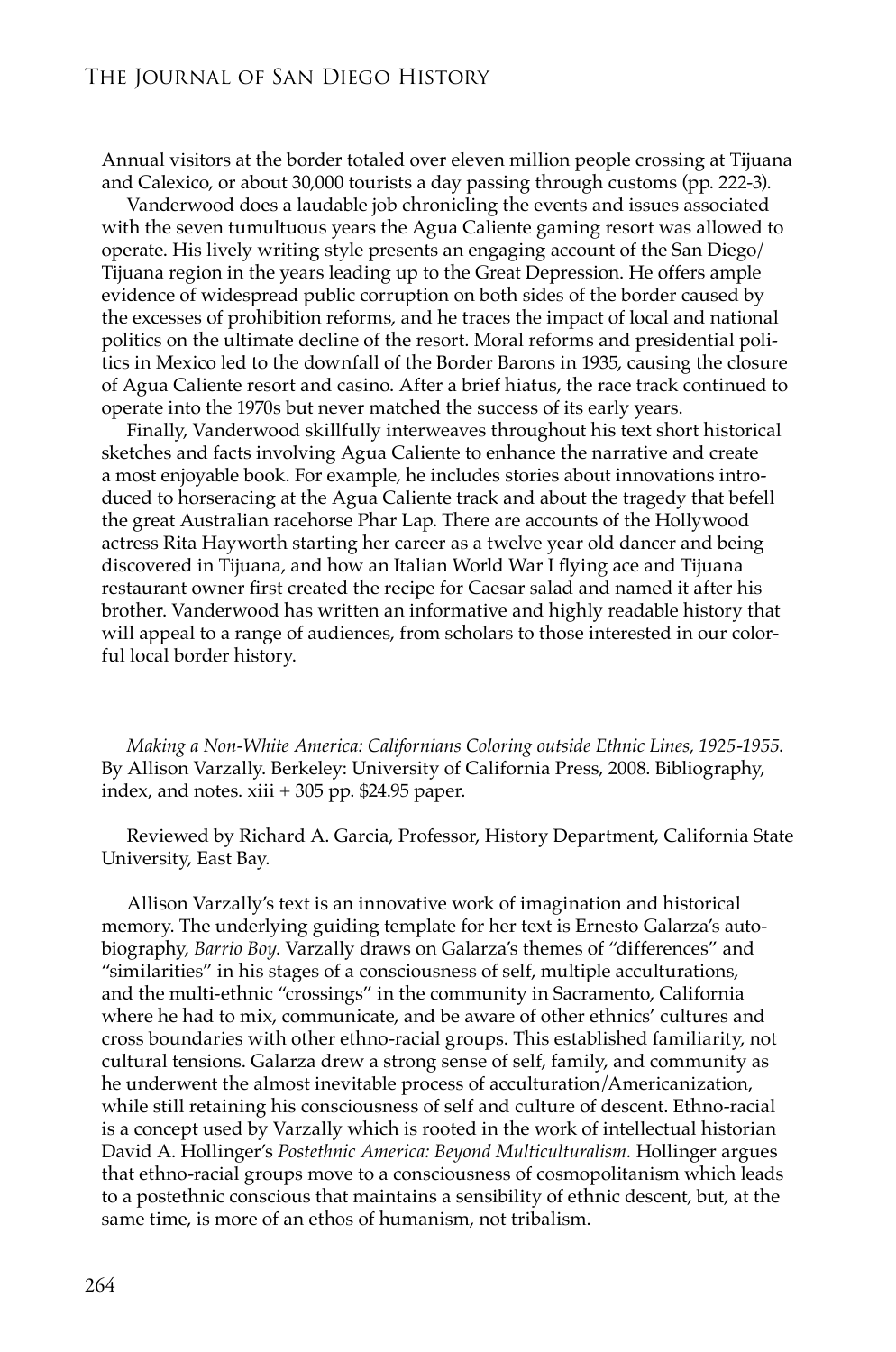Varzally uses the concept but rejects the postethnic consciousness of humanism. Instead, she maintains that an ethnic-racial consciousness remains central to the "self" and to maintaining a separate sensibility of "tribalism" while acculturation, citizenship, and a form of patriotism become part of ethno-racialism. Varzally argues that in the historical period of her study, 1925-1955, there was a short period of cultural fluidity, economic shifts, technological explosions, industrialization, immigration, and political remapping given urbanization and modernity. Varzally argues that these factors were the basis of the White "color line," especially when the existing White elite assimilated and incorporated White immigrants from western and northern Europe. "Indeed," Varzally writes, "California provided an ideal vantage point from which to observe the making and meaning of ethnoracial categories" as "Mexican, Asian, Native American, European, and Black migrants in search of better lives joined established residents there" (p.12). She links ethnicity to race and uses Hollinger's concept of "pan-ethnicity" which is a consciousness of solidarity among ethnic groups: ethno-racial mixing, developing interrelations, establishing common communal activities, discovering similar cultural sensibilities, and possibly intermarrying were the processes for "pan-ethnic" interrelations.

Varzally suggests that the "separations and connections among California's diverse peoples in the first decades of the twentieth century were imprinted upon the physical landscape. Although the early ethno-racial thinking of these varied migrants predisposed them to keep apart, their paths [however] intersected within California, thanks to formal and informal restrictions" (p.12). She also notes that "In other regions of the nation, living on the other side of the tracks often meant living in monotonic ghettos. But in California those districts most segregated from Whites were often those most integrated with multiple minorities. This physical reality made possible, if not inevitable, the interethnic mixings and mingling that ultimately broadened the system of difference upon which migrants had first settled. The expansion and accumulation of affiliations were essential to the integration of California's newcomers" (p.31). Varzally further argues that after becoming American ethnics, these newcomers would become American panethnics. They multiplied their ethnic-racial attachments as they confronted White racism and discovered cultural commonalities or opportunities with other groups. Varzally suggests that "This pushing out of self and group boundaries took place in spaces of remarkable diversity" (p.30). Despite their Americanization into "Non White America" they still retained, she believes, their own separate "worlds of ethnic descent" – differences in values, communities, and consumer desires, but still they remained "brothers in arms," "together in crisis," and part of "Pan-ethnic Politics" (pp.158,119,183). The three historical events that functioned as magnets to establishing a consciousness of pan-ethnicity were the Zoot Suit riots, the Second World War, and the Japanese American internment.

In the conclusion Varzally is vehement when she writes, "This book has focused on a multiethnic past not conjured up out of imagination or exotic longings but grounded in the intimate experiences of specific spaces. At its heart it argues that minorities have drawn and redrawn ethno-racial borders to create more capacious affiliations in the past" (p. 229). This statement is the central paradox of the text: Galarza prefaced his book *Barrio Boy* with a statement from *The Education of Henry Adams*. The epigram was, "This was the journey he remembered. The actual jour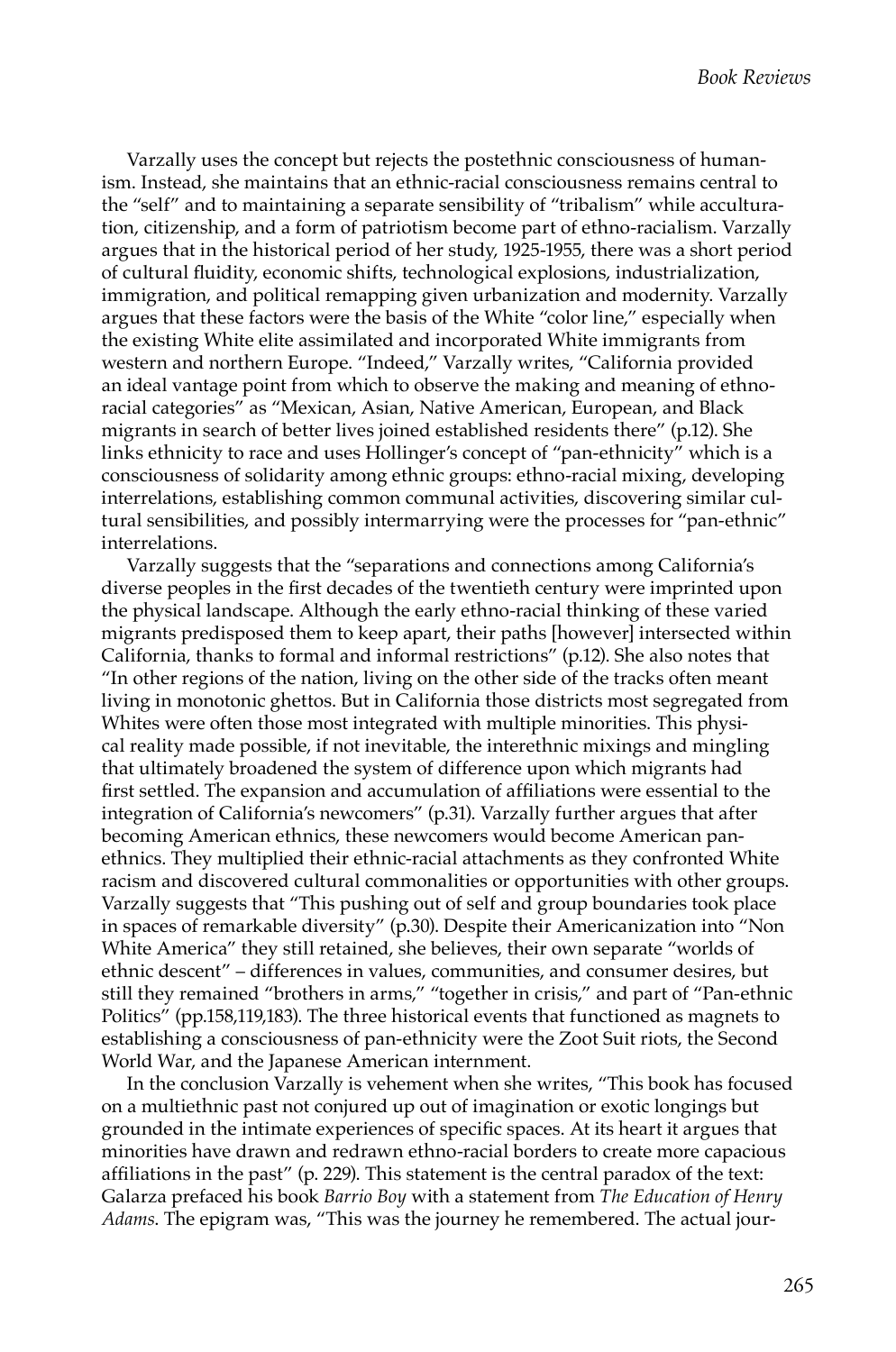ney may have been quite different. …. The memory was all that mattered." While Varzally is clearly guided by the memory and imagination of the subjects whose interviews form a significant portion of her research, the book adeptly utilizes other sources to substantiate its argument that minorities in California did in fact create a "non-white America."

*Urban Farming in The West: A New Deal Experiment in Subsistence Homesteads*. By Robert M. Carriker. Tucson, Arizona: University of Arizona Press, 2010. Bibliography, illustrations, index, notes, and appendices. xii + 238 pp. \$50.00 cloth.

Reviewed by Victor W. Geraci, PhD., Associate Director of the University of California, Berkeley, Regional Oral History Office.

In a concise and well documented manner Robert M. Carriker presents a compelling narrative of a lesser known New Deal program designed to reshuffle industrial and rural living during the Great Depression. In a short seven chapters Carriker unfolds the story of thirty-four Division of Subsistence Homesteads (DSH) in seventeen states while devoting the lion's share of his narrative to western homestead communities in Phoenix, Arizona, El Monte and San Fernando in California, and Longview, Washington (Chapters 3-6).

Franklin Roosevelt called this small \$25 million experimental project (it was the Section 208 Title II rider of the \$3.3 billion National Industrial Recovery Act [NIRA]) one of his "pet children," and it was designed to merge agricultural and industrial lifestyles. These subsistence farmsteads were to provide sustenance, companionship, and security by bringing underemployed urban industrial workers to rural areas referred to as "rurban" farmlets. Never intended to be an extension of the dole, this land and human-use experiment was to serve as a safety valve for city dwellers to enjoy life as part-time farmers. In short order back-to-the-land enthusiasts helped design four types of projects. Some emerged as workingmen's garden homes for employed city workers, many as colonies for industrial workers from closed factories, several as colonies for part-time industrial workers, and lastly some as experimental farm communities for relocating displaced agricultural workers.

From the start the DSH faced problems similar to those of most New Deal programs. On the political right social and fiscal conservatives criticized the agency's authority and legality, and many on the left complained that the project was racially exclusive as some local projects favored "100 percent Americans" who were keepers of rugged individualism. Confusion over the mission, loss of local autonomy to federal bureaucracy, the difficulty of selecting participants, leadership problems, pork-barrel politics, and even naming of the project seemed to doom the venture from the start. The final blow to the project came through organizational neglect that first transferred the program in 1935 from DSH to Rexford Tugwell's Resettlement Administration (RA) and its 1936 absorption by the Farm Security Administration (FSA). By 1942 the program was transferred one last time to the federal Public Housing Authority (FPHA) and in 1948 bureaucrats dismantled the program. The federal attempt to build a utopian rurban community had failed on the national level.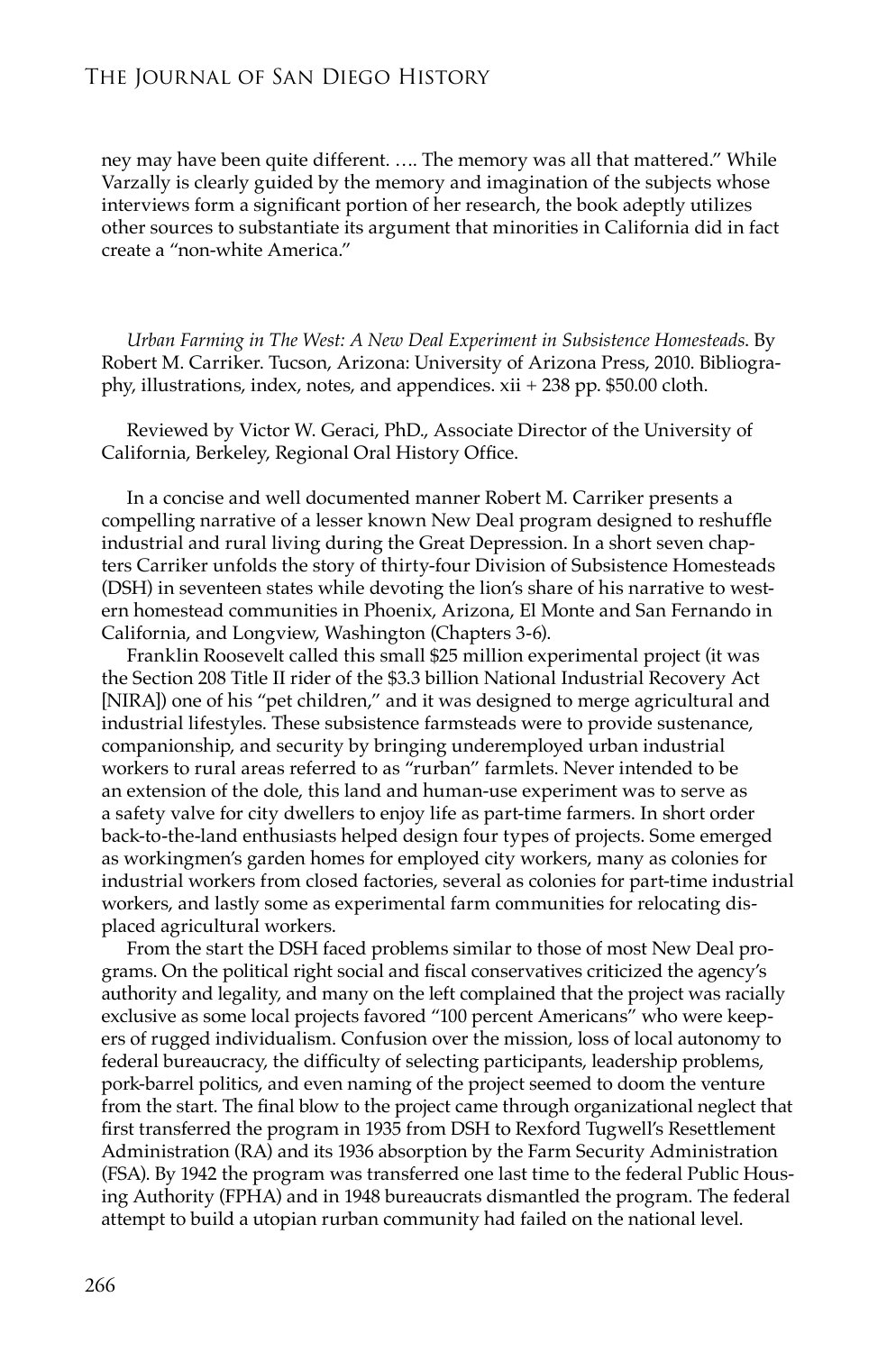Carriker's thesis is that the DSH program has traditionally received a "misunderstood, misrepresented, or minimalized" narrative by historians (p. 3). He believes that DSH was not a complete failure if judged by its successes in the West; thus the bulk of his story is embedded in the western DSH communities. Utilizing these locations he builds a strong case that the model industrial homestead in the West worked as a lesson in land-use planning, community building, and home ownership. Part of the success can also be credited to the millions of dollars poured into the West by the Works Progress Administration (WPA), Public Works Administration (PWA), the Agricultural Adjustment Administration (AAA), Federal Emergency Relief Administration (FERA), and to a lesser extent the DSH. In turn, these programs changed the West by creating a bonanza in big-time federal contracts that stimulated local economies and effectively provided homesteaders with financial stability and a sense of community. In the conclusion Carriker reminds his readers that the overall national failure of DSH sprang from New Deal agencies that were "hastily organized and never given a full opportunity" to prove themselves (p. 166).

For students of the New Deal and its progressive planning efforts this book is worth the read and provides a well researched manuscript with an excellent bibliography consisting of oral histories, newspapers, archival collections, and a vast array of secondary literature. My only concern is that more of the conclusion should have been woven into the introduction so as to help contextualize the primary research on the western homesteads. The book would fit well in courses in modern American history, the history of the West, and political history and is written in a manner that is approachable for general audiences interested in how local history is valuable when placed in the context of national politics and policies.

*Land of a Thousand Dances: Chicano Rock 'n' Roll from Southern California*. By David Reyes and Tom Waldman. Revised edition. Albuquerque: University of New Mexico Press, 2009. Selected discography, illustrations, and index. xxx + 189 pp. \$21.95 paper.

Reviewed by Peter La Chapelle, Associate Professor of History, Nevada State College.

The first edition of this book had a profound impact on me as a young scholar in 1998. Emblazoned with bright pink lettering somewhat reminiscent of early punk's "ransom-style" typography, it was among the first of a second sustained wave of books to chronicle the history of California popular music. And as its cover promised, it shook things up a bit. Before *Land of a Thousand Dances,* we had promising books, good books, in fact, that attempted to put a face on the music of Southern California by analyzing the connections between urban spaces and music and by packing together performer biographies. Published some five years before *Land*, Steven Loza's *Barrio Rhythm: Mexican American Music in Los Angeles* provided something of a blueprint for Reyes and Waldman, especially in its first three history-oriented chapters which made the case for linking specific geographic locales to particular developments in Mexican American music making. So did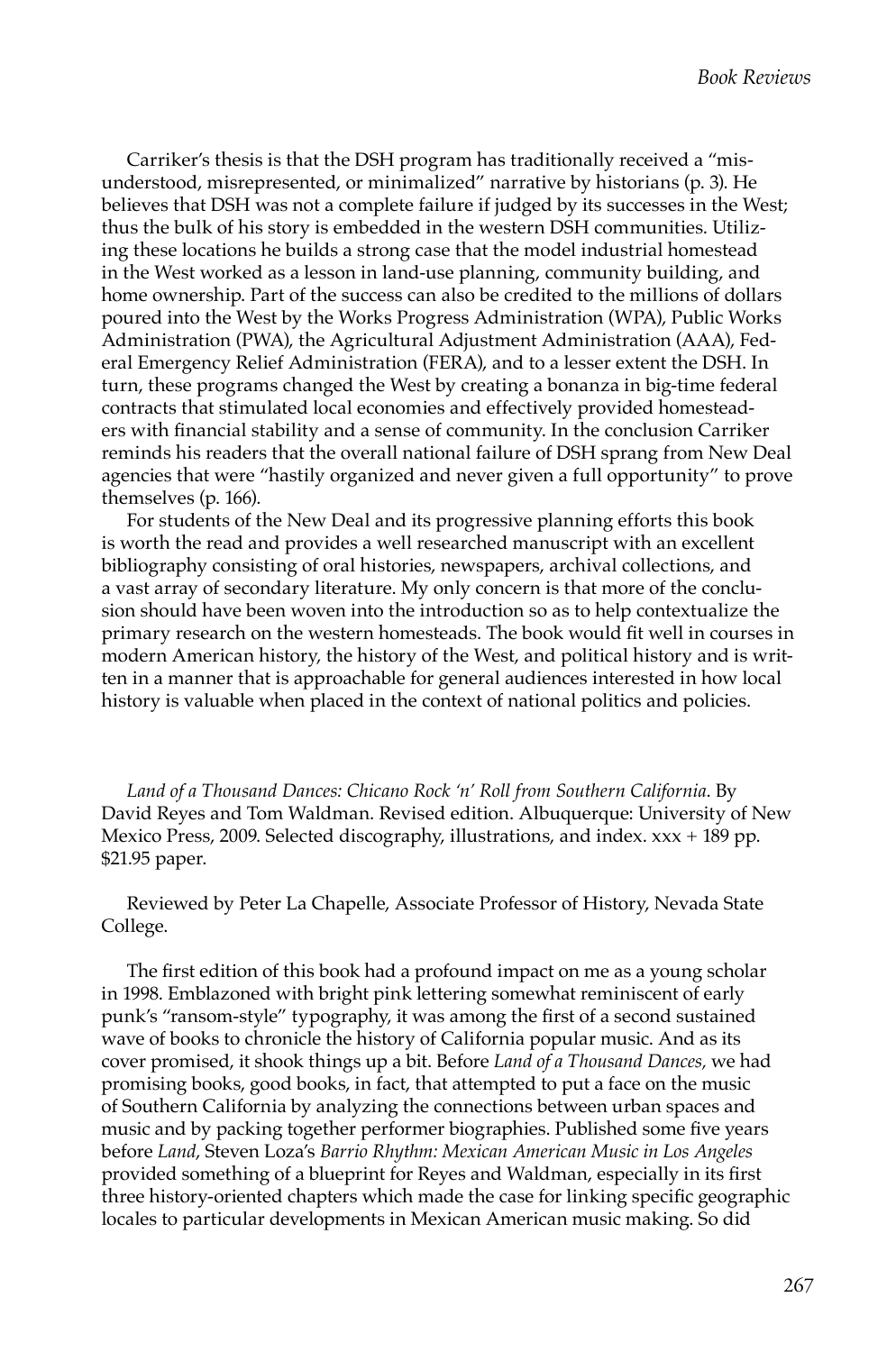George Lipsitz in the mid-1980s with his excellent theoretical essay about Mexican American musical tastes and memory, "Cruising Around the Historical Bloc."

Reyes and Waldman's work, however, was the first to probe consistently the deep connections between urban geography and popular music styles throughout the entirety of a book-length narrative in way that was accessible and thought provoking. It was *Land of a Thousand Dances* that gave me, a relative newcomer to Los Angeles, a sense of the meaning of Whittier Boulevard as a cultural landscape. It was *Land* that introduced me to El Monte Legion Stadium as a pivotal meeting place of musical and ethnic cultures, important not just for Chicano music but for a larger multi-ethnic teenage culture that was coming to stake its claim on popular music. It provided dead-on snapshots of longtime DJ's Art Laboe and Huggy Boy and explained the significance of Lalo Guerrero, Richie Valens, and Thee Midniters. It was *Land* that took us on a trip through the era of El Chicano, Tierra, and the Chicano Moratorium, and examined the often untapped potential of Chicano punk bands such Los Illegals and The Brat, before landing us squarely with a portrait of hit-makers Los Lobos. I remember reading it and then being able to impress my graduate student friends with my knowledge of various Los Angeles area landmarks, especially those on the East Side.

Reyes and Waldman's first edition ultimately proved an important contribution to both Chicano studies and to the wider cultural history of the greater Los Angeles area (although this journal's readers, in particular, may quibble with a book whose subtitle includes the phrase "Southern California" but generally neglects developments in San Diego). Its attempt to define its central topic, Chicano rock 'n roll, broadly and inclusively, its exploration of both audience reactions and the business side of recording and promotion, and its attention to geographic detail were in many ways ahead of their time, especially for a non-scholarly book. At the time, I only wished it included a map so I didn't have to look all of those places up. Reyes and Waldman, a composer and a political journalist respectively, influenced not just my own writing, but also seems to have triggered the historical imaginations of numerous other recent academic chroniclers of California music including Anthony Macias, the historian of Mexican American music and dance, Mina Yang, the music historian who writes brilliantly about the larger ethnic quilt of California music, and, I would even venture, Catherine Parsons Smith, the late and much respected musicologist of Los Angeles concert and classical music.

The new revised edition, complete with a snazzy Dia de los Muertos-themed cover illustration by George Yepes, promises to introduce a new generation to Reyes and Waldman's work, something I would highly applaud. For those who already own a copy, however, I might advise a bit of caution. The new edition is not much different than the first edition. It sports a new introduction and additional photographs, but its internal design, layout, and typography appear to be identical to the first edition to the point that pages remain identically numbered. The new eighteen-page introduction offers an update on several of the performers and bands profiled in the first edition, most notably punk band The Brat. It also provides a quick portrait of Quetzal, a punk band from the 1980s that continues to work today, and examines how historical circumstances have shaped the career of Lysa Flores, a Chicano performer who lists herself as an Emo/Ghettotech/ Hardcore artist on her MySpace page. Perhaps most compelling is the new introduction's assessment of the changing epicenter of Chicano rock: "El Monte Legion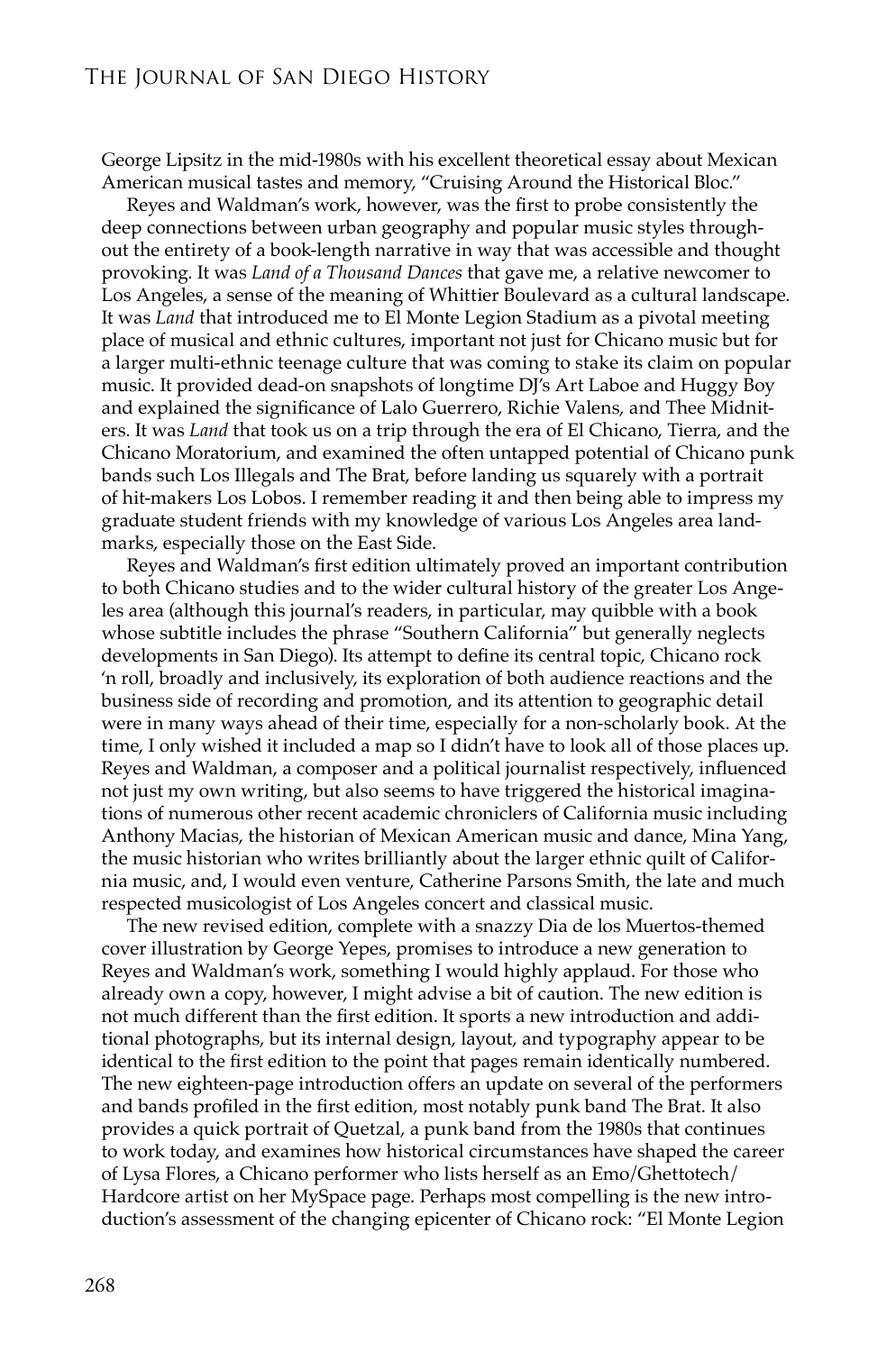Stadium in the 1950s, and early 1960s; Salesian High School in the mid-1960s; East Los Angeles College at the end of the 1960s and early 1970s, and so forth. Each change in locale represented a change in the look and sound of Chicano rock" (p. xxv). In summary, I would recommend the new edition to anyone not familiar with the original, but remain somewhat skeptical whether owners of the first edition really need to go out and purchase a copy of the revised edition. And yes, I still wish that the book had come with a map.

## **DOCUMENTARY**

*The Price of Renewal.* Directed by Paul Espinoza. DVD. Beyond the Dream, LLC, 2005. Color. 55 mins.

Reviewed by Jesse Mills, Assistant Professor, Department of Ethnic Studies, University of San Diego.

Most readers of a historical association journal are familiar with the dangers of urban renewal. The renewal wrecking ball reaps publicly-subsidized windfall profits for developers and absentee landowners while cutting through meaningfilled places of memory most often occupied by "the little guy." Consider the added complications of barriers to civic participation that new immigrants, refugees, and working class residents face, and you have the fundamental issue addressed in Paul Espinoza's *The Price of Renewal*.

Part of the PBS series *California and the American Dream*, *The Price of Renewal*  documents contemporary urban renewal in the "Ellis Island" of San Diego, City Heights. Espinoza shows that "revitalization," or rehabilitating run-down neighborhoods, precedes "gentrification," or the rising rents and land values that displace the residents and small businesses that need the most help, in favor of wealthier tenants and national franchises. Narrator Linda Hunt challenges the viewer, "How do you change a community, especially a poor one? What roles can government, the private sector, and philanthropy play in a process which inevitably has winners and losers?"

*The Price of Renewal* details the dynamic leadership of Price Club/Costco founder Sol Price and how his vision of a new Urban Village for City Heights has reshaped the landscape. The documentary is particularly strong on the views, plans, efforts, and results of political and economic leaders like Price, former city manager (1991-97) Jack McGrory, and business owner William Jones. With attractive multicolor charts, graphs, and animated GIS maps the Price-McGrory-Jones view on neighborhood improvement comes to life in its expansive scope.

Equally impressive is the documentary's treatment of City Heights, a unique community of San Diego. Incorporated and annexed early on by the fast growing city (1912 and 1923 respectively), City Heights provided new suburban housing and commercial opportunities for some residents while laws, leaders, and lenders segregated other groups to the south and east. When after World War II Caltrans slated the I-15 corridor to run directly through the neighborhood, City Heights began a 50-year process of white flight and disinvestment, followed by densification by landlords desperate to preserve profitability. The availability of affordable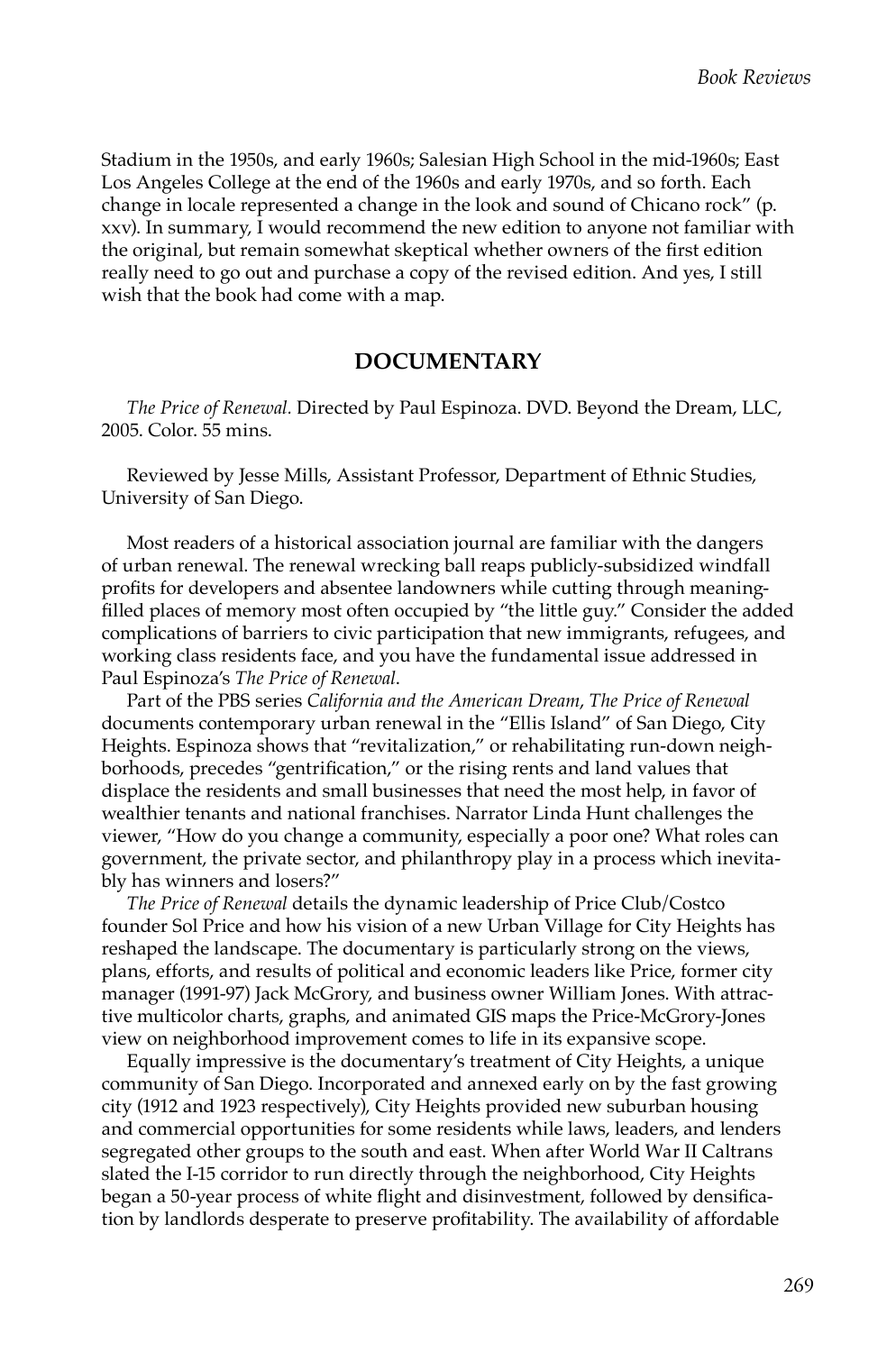housing combined with official neglect gave City Heights its unique identity as diverse and dilapidated.

*The Price of Renewal* lays out the comprehensive Sol Price plan to improve infrastructure, goods and services, and quality of life. Espinoza shows each aspect of the plan – schools, housing, retail, and health – to be a struggle between fast-track developers, entrenched homeowners, and the advocates of poor and minority residents. For example, in one climactic scene, La Maestra CEO Zara Marselian verbally spars with Project Area Committee (PAC) bullies and secures a spot for her low-income health services clinic in the new village.

Two related things are missing from this overall fantastic and balanced documentary. First, though *The Price of Renewal* introduces the complexities of defining community, and thus of deciding from whose perspective we can consider Price's Urban Village project successful, the documentary makes the unfortunate omission of the very same marginalized voices left out of the planning and negotiating processes in real life. While the stunning ethnic and cultural diversity of City Heights residents is depicted repeatedly on screen, the narrator, university professors, and advocates do the lion's share of speaking for the diverse community. The second related issue is that the 80% of City Heights residents who are not business owners, not representatives working for Price projects, or not homeowners are the demographic majority, and comprise the rich perspectives and textures that make City Heights reflect the world more than any other neighborhood in the city. Without listening more intently to these stories, the civil and human rights concerns triggered by gentrification become too easily leveled and subordinated to the profit-investment quotients of landlords and developers. While the vast expanse of these diverse stories is clearly beyond the scope of the documentary, *The Price of Renewal* leaves us without any alternative vision to urban renewal when big-money, elite-led projects and their discontents are considered the only games in town.

The DVD lives up to its billing as a contemporary exploration of *California and the American Dream* and includes extras like trailers for three other films in the series and for the dozen films in director Paul Espinoza's impressive filmography. *The Price of Renewal* is a must watch and must own documentary for residents and enthusiasts of America's finest city.